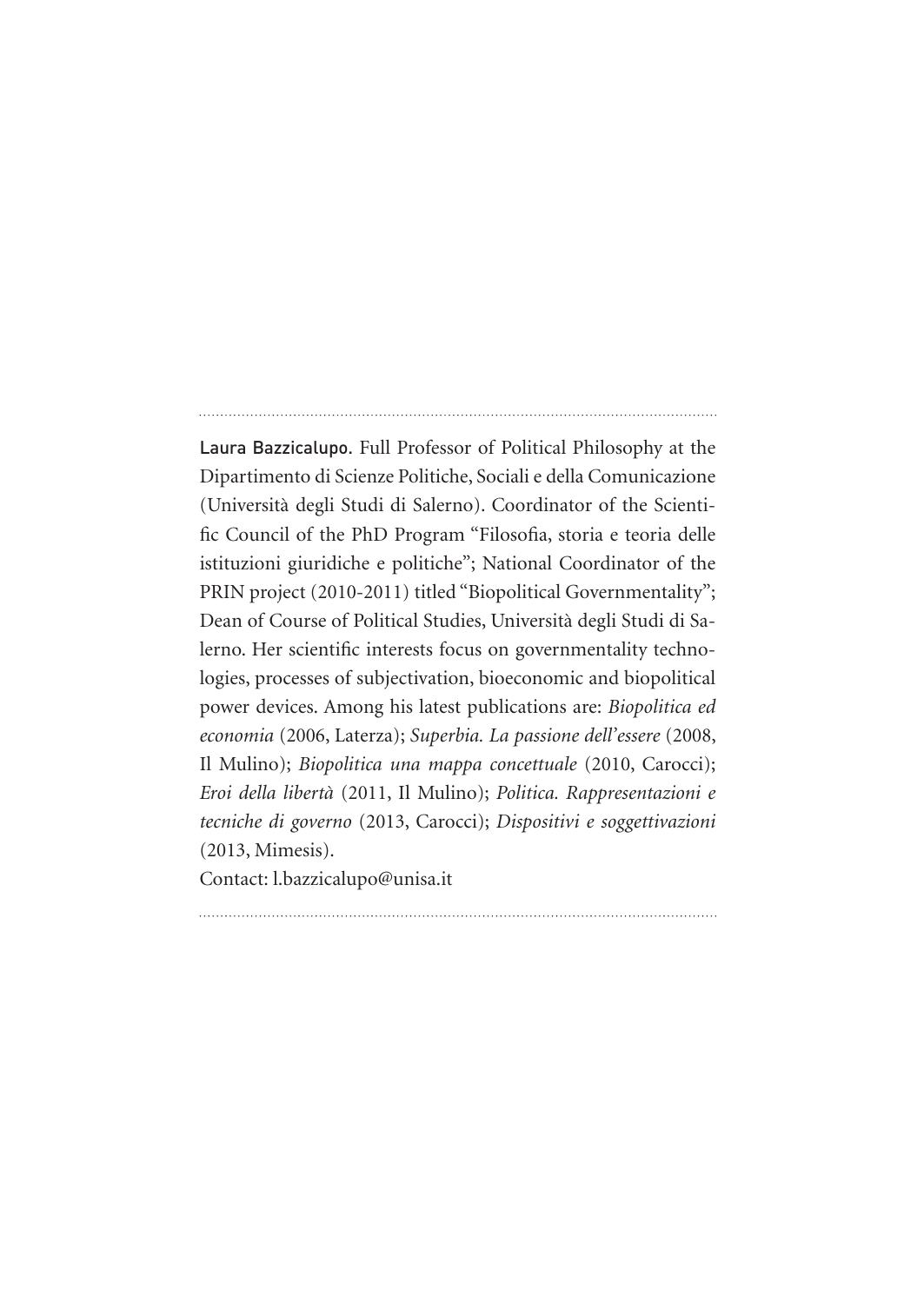# **AMBIGUITY OF THE NEOLIBERAL GOVERNMENT, INCLUDING SELECTIVE INCLUSION AND RE-TERRITORIALIZATION**

## Laura Bazzicalupo

Università degli Studi di Salerno

## DOI: 101745450/180103

Reception date: 1<sup>st</sup> December 2017; acceptance date: 22<sup>th</sup> December 2017. This article is the result of research activities held at the Dipartimento di Scienze Politiche, Sociali e della Comunicazione (Università degli Studi di Salerno).

## **Abstract**

The deep crisis of the representation regime open to the winning instance of *presenting* the dynamics of reality in an absolute immanence: the neoliberal discourse is capable of producing subjectivations adapted to the global transformations of capitalism. But it is also a way of representing the ontology of the present, highlighting the individualistic and deconstructed fragmentation that makes it governable in the neoliberal modus. Governance is held together with the incoherent fragmentation as its presupposition. Since the Eighties and under the pressure of euphoric globalization, neoliberal governmentality manages the double instance of government and self-government through a functional, operational organization, based on an unlimited inclusiveness of principle that is however regulated and made selective through the universal law of competition.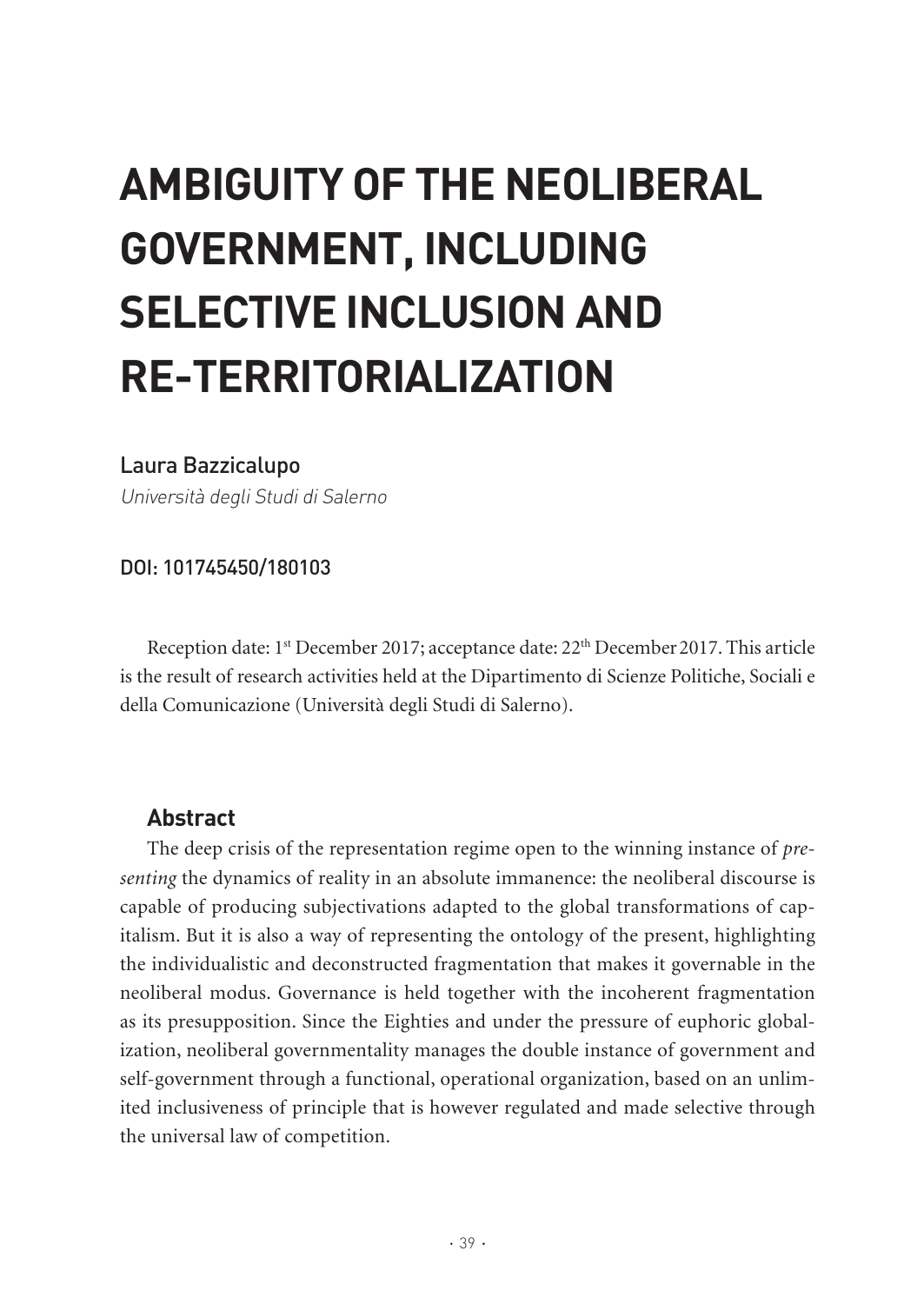## **Keywords**

Neoliberal discourse, selective inclusion, self-government, infra-governmental territorialisations.

## **Resumen**

La profunda crisis del régimen de representación se abre a la instancia ganadora de presentar la dinámica de la realidad en una inmanencia absoluta: el discurso neoliberal es capaz de producir subjetivaciones adaptadas a las transformaciones globales del capitalismo. Pero también es una forma de representar la ontología del presente, destacando la fragmentación individualista y deconstruida que la hace gobernable en el modo neoliberal. La gobernanza se mantiene junto con la fragmentación incoherente como su presuposición. Desde los años ochenta y bajo la presión de la globalización eufórica, la gubernamentalidad neoliberal maneja la doble instancia de gobierno y autogobierno a través de una organización funcional y operacional, basada en una inclusión ilimitada de principios que, sin embargo, está regulada y es selectiva a través de la ley universal de competencia. No obstante, tanto a nivel subjetivo como a nivel de formaciones políticas complejas, estamos siendo testigos de la traducción de los procesos de inclusión en instancias identitarias que producen nuevas territorializaciones infragubernamentales sin precedentes.

# **Palabras clave**

Discurso neoliberal, inclusión selectiva, autogobierno, territorializaciones infragubernamentales.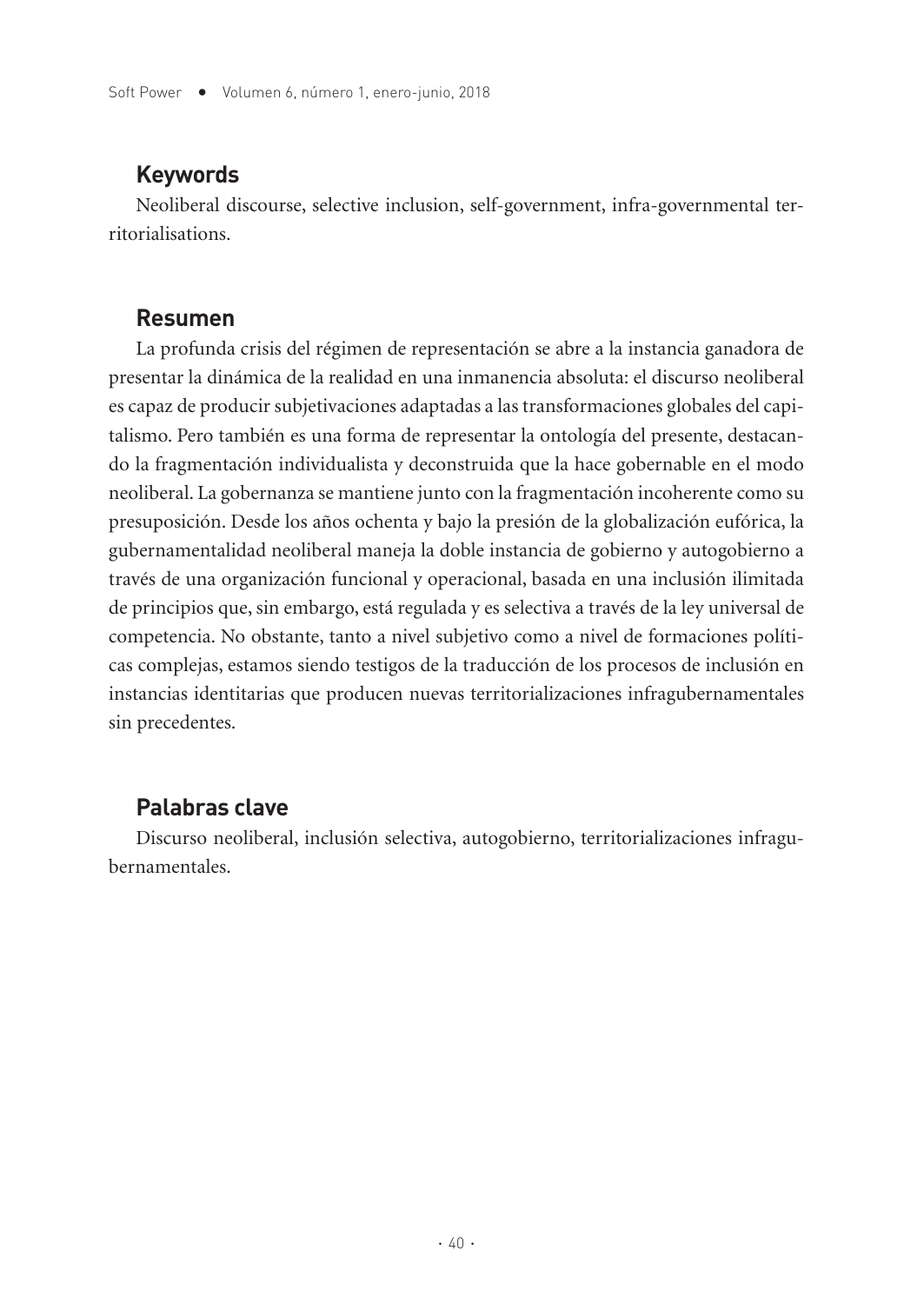## **1. The neoliberal discourse**

As always, everything depends on the angle chosen to represent things. It is even the case when the crisis of the representation regime, as it stands nowadays, is profound, and the winning instance is that of *presenting* live the dynamics of reality, in absolute immanence.

The neoliberal discourse has been dominant since the eighties and is capable of producing subjectivations adapted to the global transformations of capitalism. It is also a way of representing the ontology of the present, highlighting the individualistic and deconstructed fragmentation that makes it governable in the neoliberal modus. The latter in fact responds to a reality that it helps to define, based on risks or potential, from the perspective of governability. Governance, or rather regulation, is held together with the incoherent fragmentation as its presupposition.

A giant governmental device organizes coexistence through a double clasp that is blatantly contradictory. On the one hand, it exerts a government – in the name of efficiency and production optimization – which is evidently active. This is so especially in the Ordoliberal version, which regulates the space of coexistence in an alternative to market competition, directing it in a functional way to the growth of capitalist profits that will assumedly benefit subordinates. On the other, it is by withdrawing from the social and protective functions of work in favour of the unequal productive potentialities of social powers. Upstream, it shifts control to the processes of subjectivation of the living. The typically *liberal* thrust to self-realization is oriented towards an ethic of competitive performance and accountability over its fate. We are, therefore, talking about a singular self-government that enters into an imitative-competitive relationship with others. The inequality of social powers and subjectivities is interpreted as an index of dynamism and is functional to the competition itself, which is the principle intended to organize it. It constitutes – if we can say so – the positive horizon endorsed ontologically by the inequality of biological and genetic heritage, of cultural investment, of performance commitment that legitimizes and confirms it (Burchell, 1996; Arienzo, 2007).

Since the eighties and under the pressure of euphoric globalization, once identity belonging has been declassified, neoliberal governmentality manages this double instance – government and self-government – through a functional, operational organization, based on an unlimited inclusiveness of principle that is however regulated and made selective through the universal law of competition. Everybody, regardless of identity connotations, can participate in the competition and the economic valorization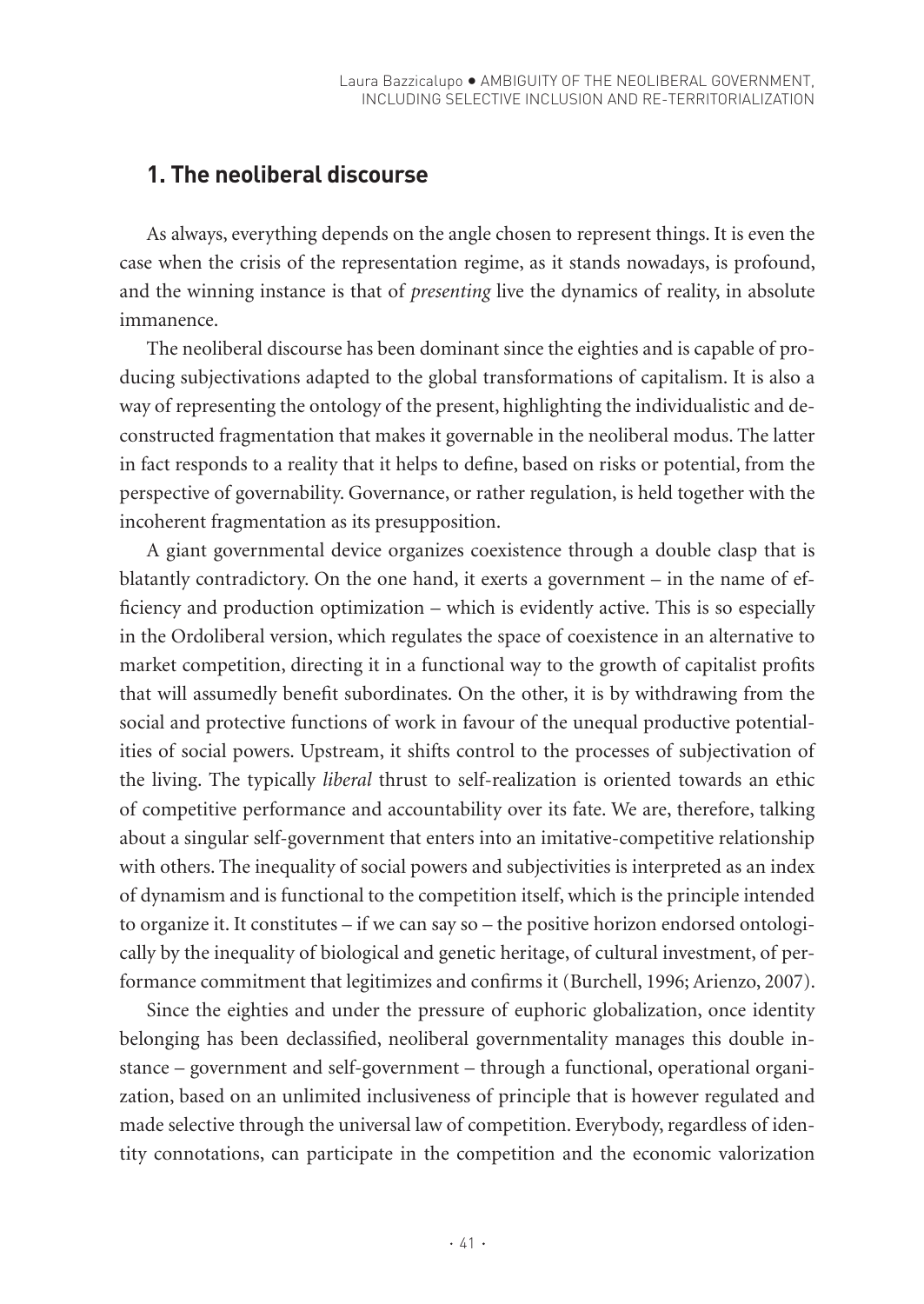that are the distinctive signs of the market, of *doux commerce*, in spite of the rigidity and the violence of borders and political and state territorialization. The anarchy that is generated, which is a harbinger of productivity and creativity, is organized in the market model (Miller & Rose, 2008).

This social coexistence without substantialistic boundaries assumes and exalts the differentiation as the key to society. It is in harmony with the libertarian thrust, in defence of the differences of the sixties/seventies, marked by the antiauthoritarian claim and by the refusal to be represented by abstract institutions such as the state, the union, the parties, the church and the family, which govern and endorse the anarchic individuality of the wishing-being.

Naturally, that powerful destructive libertarian push refused (and rejects, in its recurrence even today) all forms of evaluative comparison. This referred to a Spinozian and Deleuzian legitimacy and value of everything that exists: life, or rather lives, is a norm in itself.

It dissolves the ontological consistency of the subject in an *essence opératoire* (Deleuze, 1986), defined in the flow of its actions and choices. Post-Fordist capitalism, which in the eighties radically revolutionizes its productive mode, collects it and completes it through an organization by reversing its original meaning. The disjunction and the anarchic, which is destitute of roles and an identity subject, become functional to the transformation of the new globalized and digitized capitalism. It is not possible to fully understand the unfolded power of the neoliberal revolution that began in the eighties and that was pushed dramatically into the decades that followed if we do not fully grasp the depth of change that affects the production system. And this is not because neoliberal governmental reason is reducible to capitalism –in function of which it models its exquisitely political action–, but because the *new spirit of capitalism* produces forms of life that are extended to fields that were removed from economic management, in a corporatization of the whole human existence (Chicchi, 2012).

In this dynamic, it is interesting to underline how the axis of profit moves more and more in recent years from *production* to the *organization* as a lever of the increase in value. Production, albeit creative, immaterial and communicative, had characterized the new *artistic* spirit (to use the term of Boltaski and Chiapello (1999)) creative of capitalism of the last years of the millennium. The logistic organization, along with transnational chains of valorization of products that use *territorial differences and disparities* of work, and of political and social conditions; taken this, as we shall see, immediately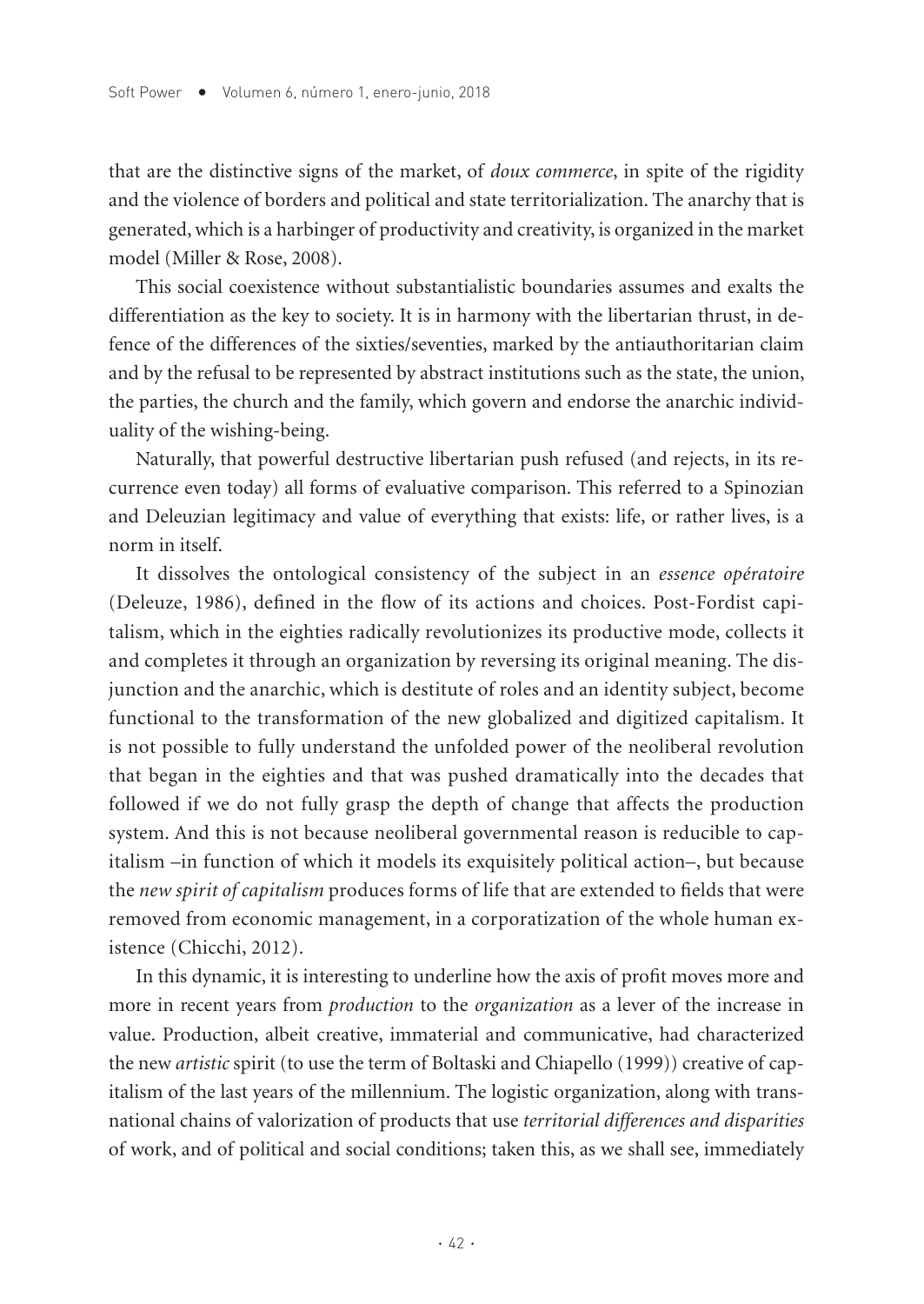allows us to identify the ambiguity that gives the title to this essay and the function of current territorializations as internal to the system.

The centrality of this type of organization, as a primary source of value, signals the difficulty of class division based on the primacy of production, on the work goods in its material and physical dimensions, which had been the reference of political struggles until the seventies. This change too was reported early by Deleuze (1990) in his writings on controlling companies.

## **2. Selective inclusion: selection criteria**

Let us try to deepen the fragments of this discourse.

For neoliberal governmentality, organizing the differences after having freed the individual entrepreneurship with respect to one's life, means subjecting them all and in every domain, to the evaluative hierarchy whose model is the market – obviously understood in an abstract sense that is neither historical nor concrete.

The generalized inclusion that acts as a premise to the market space – especially to that of work – is constitutively selective, regulated by an economic-organizational *ethos*: optimization through competition. The modal nature that makes it extensible to non-economic fields supersedes the other logics: not only procedural, legal-administrative, political and media, but also affective, educational. The objective of increasing profit (or rather, of increasing value, of *empowerment* both of people and of goods) opens up a generalized and incessant competition and offers itself to the logic of managerial governance (Bazzicalupo, 2016, pp. 36-48).

The latter is not limited as in the past to organizing corporate frameworks and workers' people to produce that *plus* that marks the capitalist mode of production, but generates surplus value by working on algorithmic aggregations of data and on strictly mathematical differentials of valuation, that are blind to lives themselves. It is a paradoxical outcome of a process of a biopolitical nature, and therefore concrete, embodied, and *embedded*, which had invested the traditional forms of modern, abstract and blind powers with vital differences. It leads to an algorithmic and impersonal management of the lives of producers, consumers, and *prosumers* de-subjectivized, decomposed into aggregates of data that are relevant only for specific processes of increasing value. The living persons whose subjectivity breaks down into segments of preferences, risk, potential, habits, long polarisations that are conflicting with each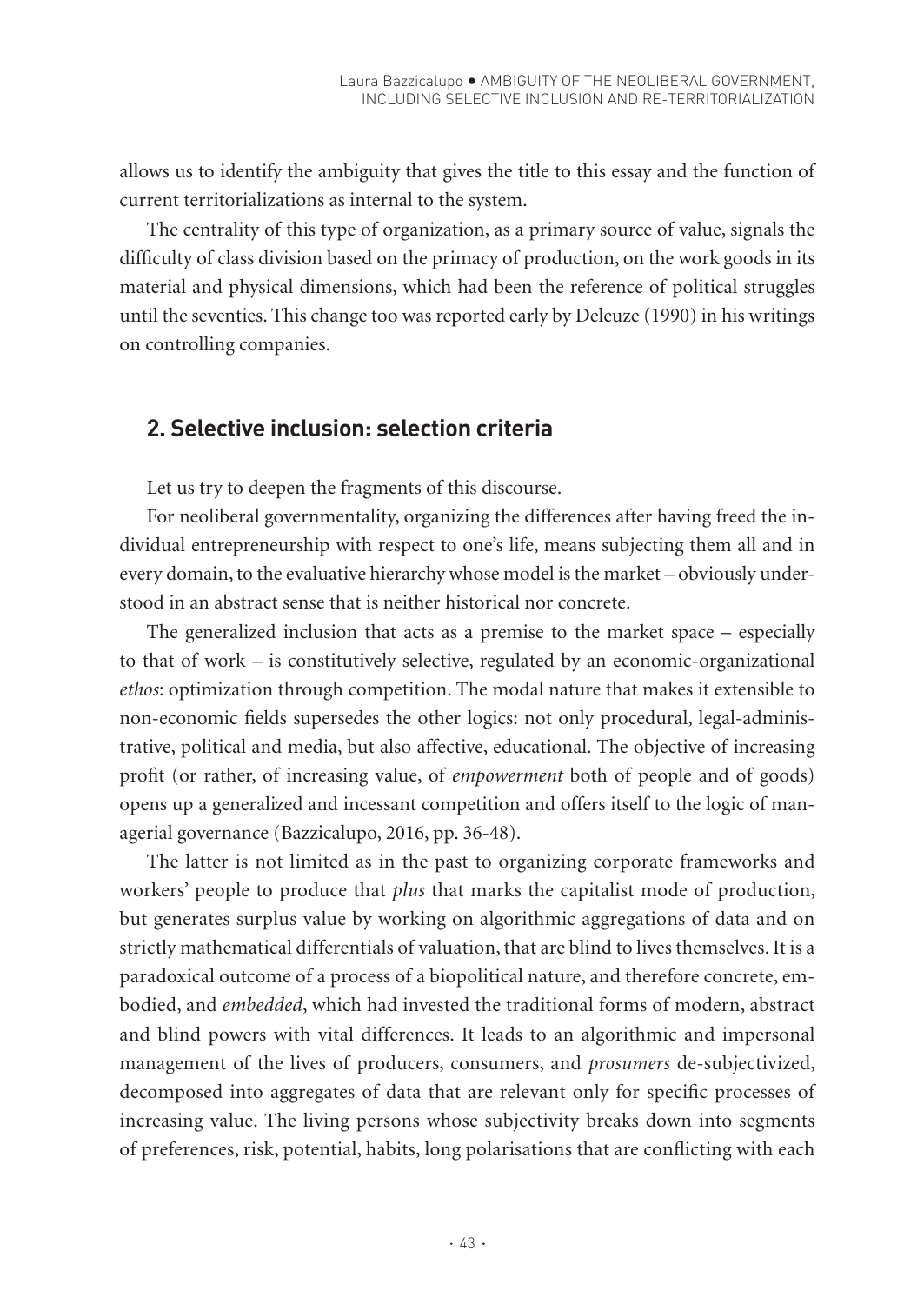other – their eventual denunciation of unease or voices of protest become evanescent and ghostly.

It is obviously a matter of political management, which exalts the administrative tendency of modern power, but disconnects it from its original drive to manage the populations in order to strengthen them. Rather, it organizes and hierarchizes – coordinating it along processes of increasing value – a differentiation not of law but of fact. It no longer works to improve but to profit on differences, creating a mobile hierarchy with varying criteria of inclusion, sectoral and specific in its application, which crosses and divides the subject from himself (Deleuze spoke of a *dividual* that takes the place of the much-exalted individuality). In any case, it is always hard and marginalizing for the losers (or for the losing part of the Self) of the competition.

On the mythology of human capital and the individual entrepreneur of himself – mythology made of creativity that emerges out of nothing, out of creative innovation –, the filter hinges on the relays of competition: in a trivialized reading of sociobiological Darwinism, the universal law of the living human being.

In both stories, that of the individual as a creative entity responsible for himself and that of the law of competition, we find the naturalistic-biological basis that is typical of biopolitical devices, subtracting spaces of revisability and contingency to political action.

But it is not of nature, but of politics: no debate on the veracity of nature has been and is, as we know, of support to the acceptability of a political organization, whether it is to be claimed or guarded and defended. All modern government devices, starting from the biopolitical turn of power, pivot on a marked naturalization of the human, which determines a *naturalistic* policy in accents (thus defending the natural inequalities of endowment, talent, entrepreneurial skills, *appropriate* investment, and adjustable *iuxta propria principia* through the law of Darwinian-like competition), but it *mentally governs* in the organization of the same inequalities: strong and intrusive – differently from what is trivially believed in regard to liberalism – which not only takes on the task of guaranteeing a market that is not at all natural, rather a model of competitive play, but makes competitive regulation the guarantee of political democracy. This is because it extends the competitive management to social and solidarity institutions that would be foreign to it, such as health, education, social policies.

How are the selection criteria determined and what are the dynamics that make them so unassailable to politics?

Governmentality, we have said, means the persistence of authority, interweaving the authoritative power of politics with the economic-evaluation criteria of optimi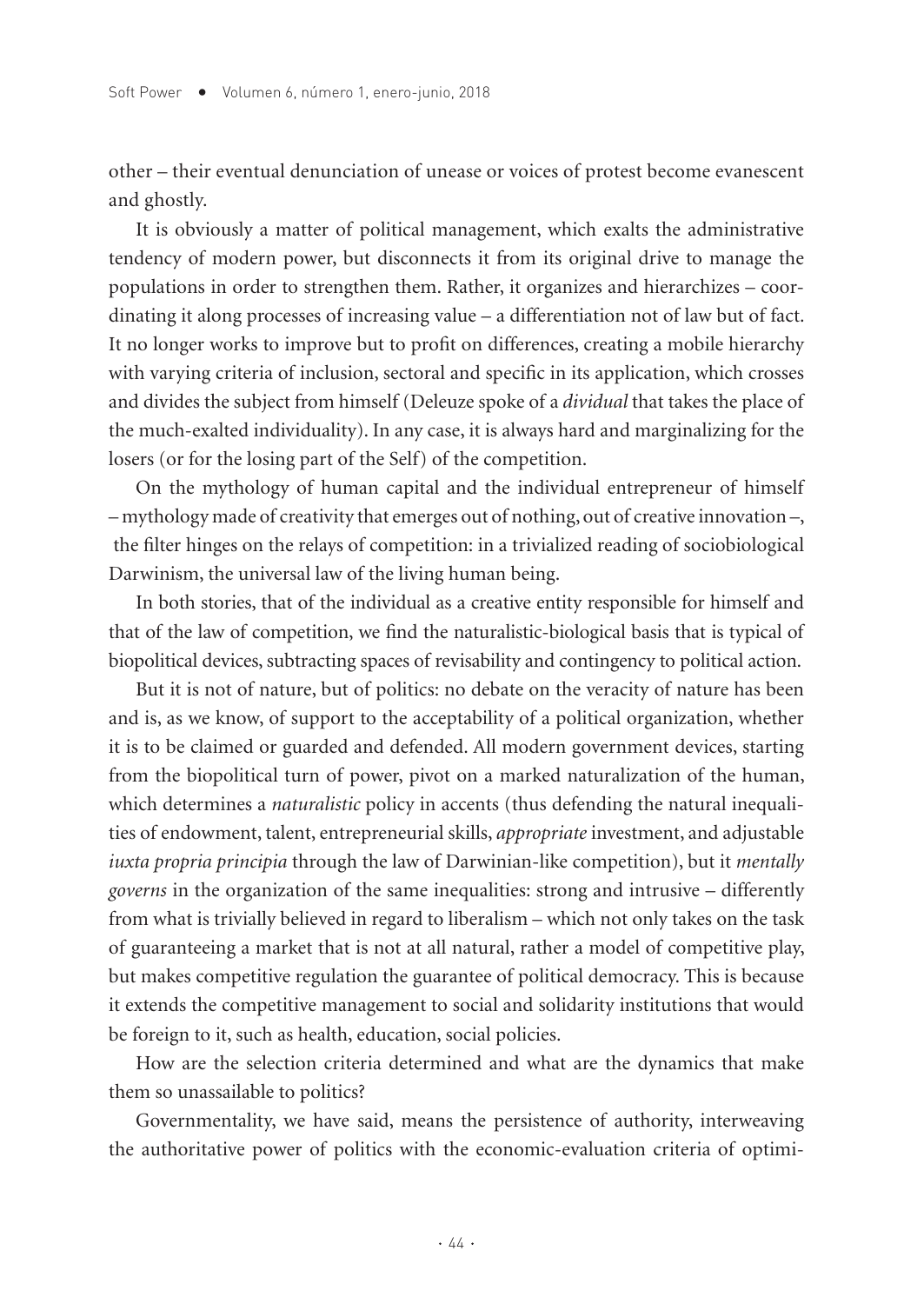zation. The latter operate through statistically recognized criteria or norms, standards that emerge from successful behavior and are not attributable to political responsibility (Levitt & Dubner, 2006).

The heterogeneous fields, while maintaining their disconnection and even accentuating it in the endogenous competition, are bent to a homogeneous modus of comparative/competitive evaluation whose norms emerge from the choices of the individual: as in the market model, precisely, where the *competitors* determine, in the blindness of the whole, the point of equilibrium that will be the norm of conduct and which are precisely those led to determine. In fact, on the recursive circle of statistically standardized preferences, production and economic re-production are oriented, influencing an effect that transcends the single choice and of which it is impossible to attribute *political* responsibility.

Even the *decision-makers* of public policies and the semi-public and private actors of the *governance* network direct the management intervention not on the basis of rights or criteria of justice, but in view of the criticalities susceptible of being adapted to the winning standard in the competition. Having recognized some generic objectives of the optimization process – objectives that rarely reflect constitutional *principles* and rather indicate a degree of functionality that favors the order of competition –, these formulate the numerical indicators that determine the positioning of the subjects with respect to statistical standards. These are what the norm become. The resulting hierarchical classification is the basis on which the governmental authority, public, state or community, transnational or global, proceeds to the disbursement of advantages: privileged access to sources of financing, tax incentives or reward incentives; or Disadvantages: sanctions, restrictions, obligations of compensatory or restitutive conduct that are subtracted from democratic political choice.

With an entirely political choice, the authority decides to make decisions through *evaluations*, organized by *expertise*, devoid of political investiture, downloading on it the weight of unacceptable choices at the political level that is procedurally controlled. The implications in terms of selection are heavy. They are all potentially conflicting in terms of rights.

This headless system – which, it is worth emphasizing, looks towards self-government and freedom of choice – produces from below, starting from the preferences and the performances statistically detected from the social arena, the standards that will guide the conduct: the price of a product or the indicator for the comparative assessment of individuals, institutions, and states.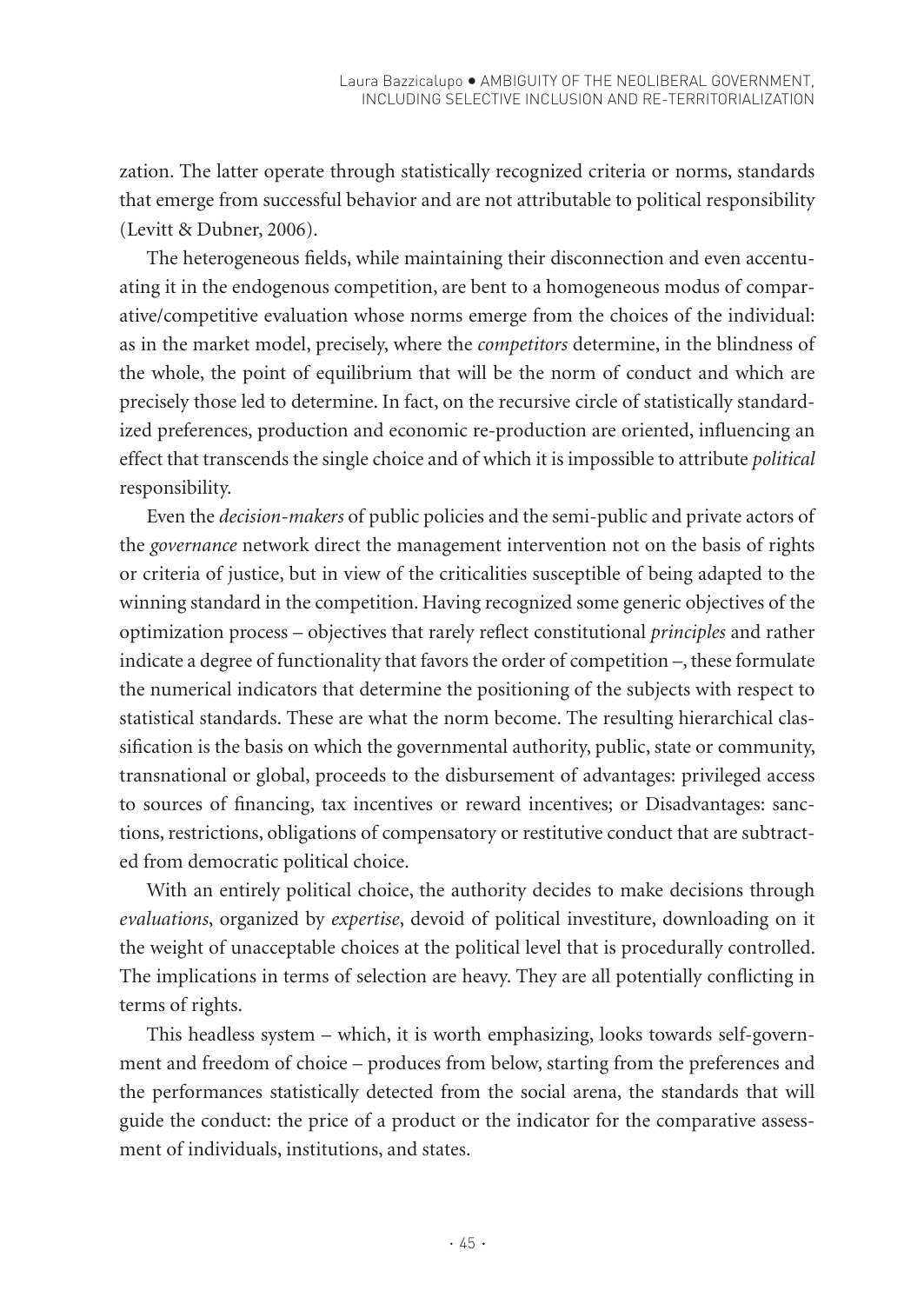At the individual level of a single competitor on the labor market, then, each will urge the development of those personal qualities, talents or abilities that seem to be required by the market, while the braking traits will be severely governed and blocked. Using a few targeted drugs, a piece of oneself that suffers the anxiety of a future of incessant precariousness and contingency is silenced to euphorically exalt those parts of the imaginary that are deemed capable of creating new things that disrupt competition (think positive and self-realization are the mantra of juvenile education).

The strategic and competitive principle – which structures the individual and social imaginary – will push creativity into the bed of valorization that shifts from the classical form of production that once denoted capitalism, to a capitalism that organizes, which coordinates value chains that cross different territories of the planet, gaining on the differences of work, culture and social creativity, rather than aiming to optimize them. This crossing comes to terms with the territorializations and re-territorializations and can even solicit them.

There is not only an ambivalent coexistence of trespassing, but new borders are marked.

# **3. From inclusion/exclusion to geopolitical spaces of selective inclusion along the value chains. The re-territorialization**

To better understand the paradoxical interweaving of boundless inclusiveness and territorialization – both under the sign of competitive selection –, we need to move from the geopolitical dimension that is the presupposition and effect of a globalized capitalism that gives rise to territorializations that are in an ambiguous relationship with neoliberal governmentality.

Our discourse on the forms of inclusion and selection has to unwind on two levels: that of the impact of the mechanisms of selection on the concrete lives of everyone and of each, the *layer* of behavior and microeconomic and subjective reactions. It is on this *layer* (that of the frustrations and discomforts of losers and winners) who install the reactive forms of defense of micro-countries and the revival of racist identity in a key of naturalized hierarchical inequality, since it seems impossible to translate the discomfort into class struggle.

The other mechanism is the inter- and infra-national macroeconomic and political one, of the general form of increasing value that has the market-world as its horizon. In it selective competition takes place between groups organized mostly at a state or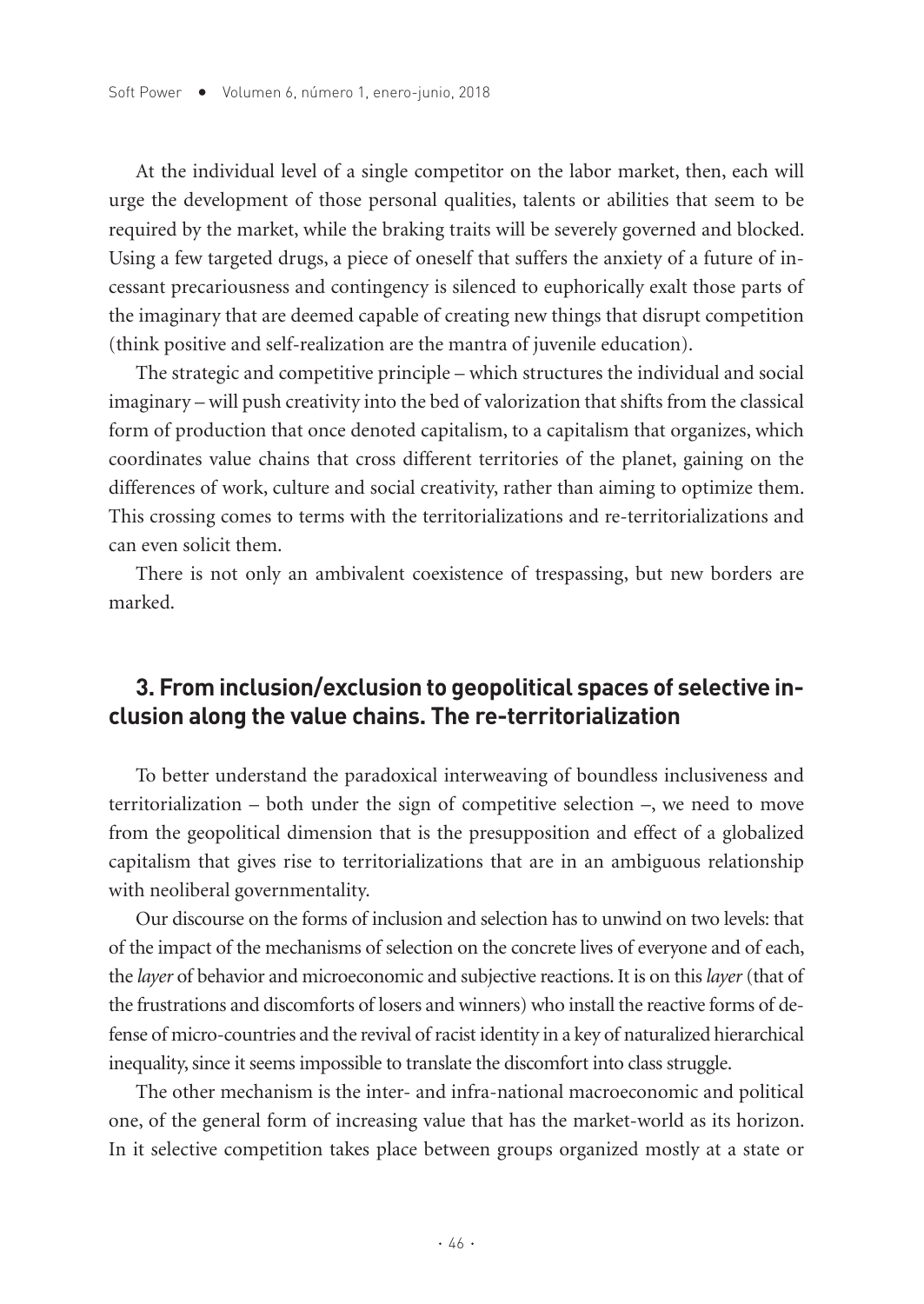regional level, which are *crossed* and decomposed into significant segments, no less than what happens in individuals, based on potential or production risks. From this point of view, national or subnational, regional or niche infrastructures, all of them infra-governmental, are emerging, which may sometimes assume reactive identity and political characteristics, but which remain functional to the global capitalist economy, reconsidering, as anticipated, valuation chains (Bair, 2009).

The syntagma – the selective inclusion – that has marked the first decades of neoliberal management gets complicated.

That market-driven inclusiveness, which broke through ancient political barriers by opening up new emerging regions to the capitalist market, was originally conceived as a disjunctive relationship to the inclusion/exclusion of an identity brand that had characterized both modern state and national politics, the corresponding political economy. Excluding inclusion is the device of political unity, represented by the political theology of sovereignty. For Agamben, even the structural and original mark, biopolitical/Tanato-political politics tout court (Agamben, 1995).

Neoliberal inclusiveness breaks into this scenario, deconstructing the exclusionary inclusion of political and juridical sovereignty, whose logic – which survives and laboriously adapts itself to the new paradigm – was and is a form of formal, public inclusion that excluded non-citizens and was founded on the veil of ignorance spread on the differences between citizens, the included: biological, ethnic and economic afferent to the private. The formalism of this inclusion, theorized by juridical science, is, in historical reality, denied and translated, in the biopolitical turning point of modern power in a much denser inclusion/exclusion based on ethnic and blood belonging and on cultural ethos: the nationalization of the biological, the ethnic and often racial nationalism, repropose the *reductio ad unum* of political theology with an emotional and material burden, dangerous and aggressive. The racial identification, the hierarchical devaluation of the other authorizing exploitation or even annihilation is outlined within or outside the boundary of belonging, and – to use a term of Agamben, which fits into this tragic and violent version of biopolitics – those that can be killed.

However, the biopolitical connotation of modern power – which affects sovereignty and state by governing both – is in truth something that goes beyond this line of blood: it is above all *government* and function of economic productivity. The biopolitical turning point is not only biology, *blut und boden*, but it is above all the economic government of the populations that disputes and redraws the boundaries between public and private, identifying (and including) spot objects, according to flexible lines of advantage and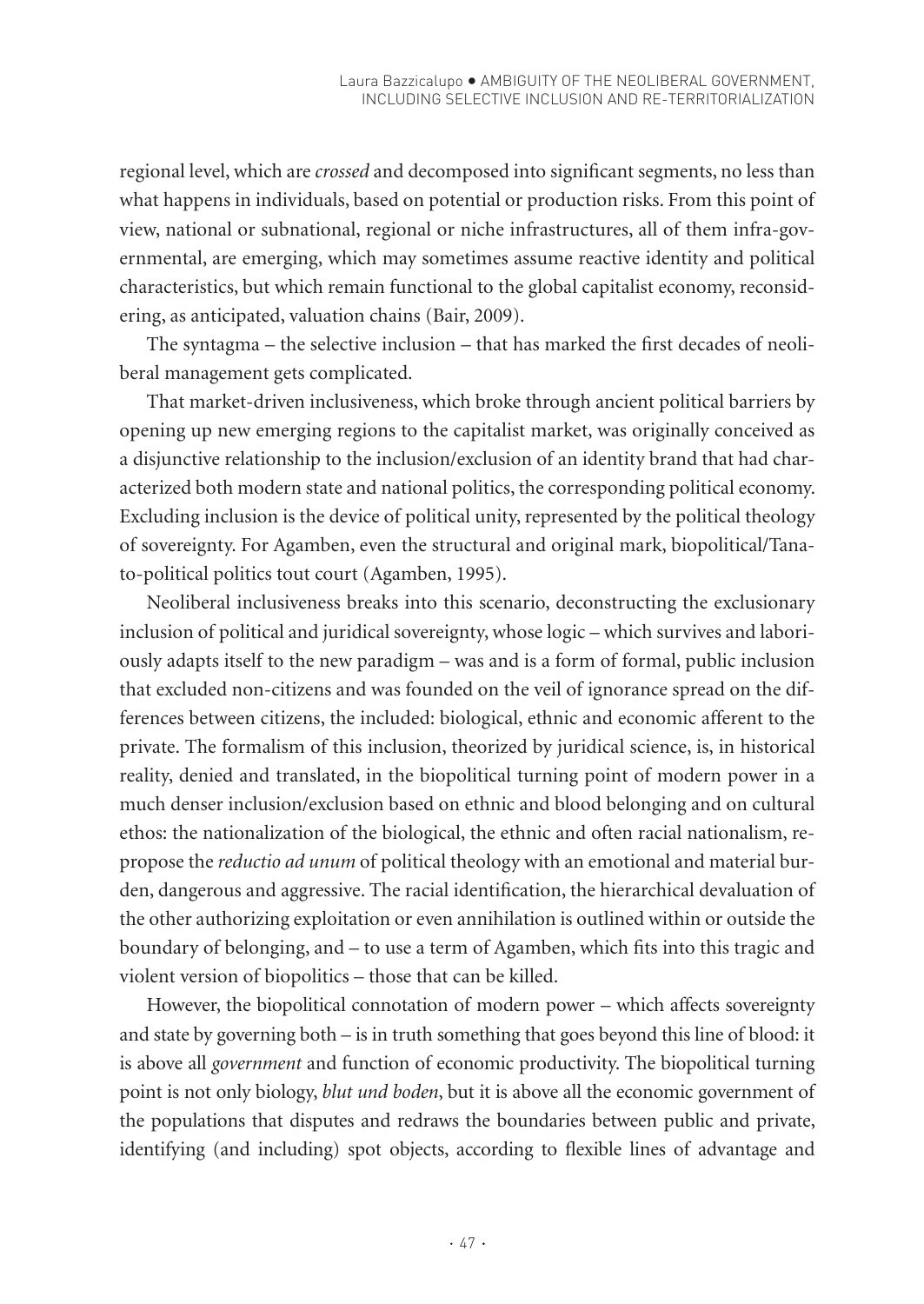convenience, open to new inclusions and to specific and differential intervention forms that break national and legal boundaries and formal and geographic ones within the sovereign power in which *erga omnes* general rules are given. The governmental fold, while continuing to coincide with the territory including/excluding of the state, in the social policies of the provident state as in the workers' struggles between the nineteenth and twentieth century highlights the biopolitical role of the economy. And, with economics, it opens the boundaries to colonial dynamics; as, in the late seventies of the twentieth century, it is always the social and political turning point in accepting the claims of gender differences that indefinitely extend the inclusiveness of the government. However, the border of the state remains. It persists in the politicization of the economy and welfare, as in feminist struggles, a view of citizenship and belonging to a territorially identified unit. The battles are indeed transnational, but with a territorial rooting for each conquest obtained. Territorialisation remains at the heart of inclusion (and exclusion) of citizenship rights and via it passes the protection of labor, welfare, social policies that bargain the coexistence of labor and capital and, not without aporia, the claims of *human* civil rights.

Heavy globalization and the transformation of capitalist production towards the immaterial, and financialization, instead aims at *deterritorialization* of the government.

Exalted as an opening to the world or denigrated as a loss of social bond, neoliberal management opens the boundaries, in the form of pragmatic and anti-ideological governance of the living in order to improve well-being. Being modeled on the market and its headless logic and launched at the overcoming limits, it tends to ignore or cross *nomoi*, and the borders. As Marx stated, the only space suitable for capitalist dynamism can only be the world-market, *Weltmarkt* (Mezzadra & Neilson, 2013)<sup>1</sup>.

The contraposition between (selective) deterritorializing inclusivity and territorializing inclusion/exclusion appears, therefore, solid and ideologically it is. But the representation of a liquid world, with obsolete borders, fluidized by the uninterrupted and uncontrollable passages of capitals, news, people, techniques and knowledge, made homogeneous by the evaluative/competitive modus they undergo, is it really a complete representation? Is it not rather functional to a euphoric narration of neoliberal and post-nationalist globalization that today – and probably always – shows the rope? Or, in a more intriguing and complex way, is it a *boundless* and deterritorialized globalization inadequate for a mechanism of valorisation that does *not* require a smooth but lucrative space on the persistence of some borders and marks new ones?

<sup>1.</sup> Starting from Marx's *Weltmarkt* (Mezzadra & Neilson, 2013).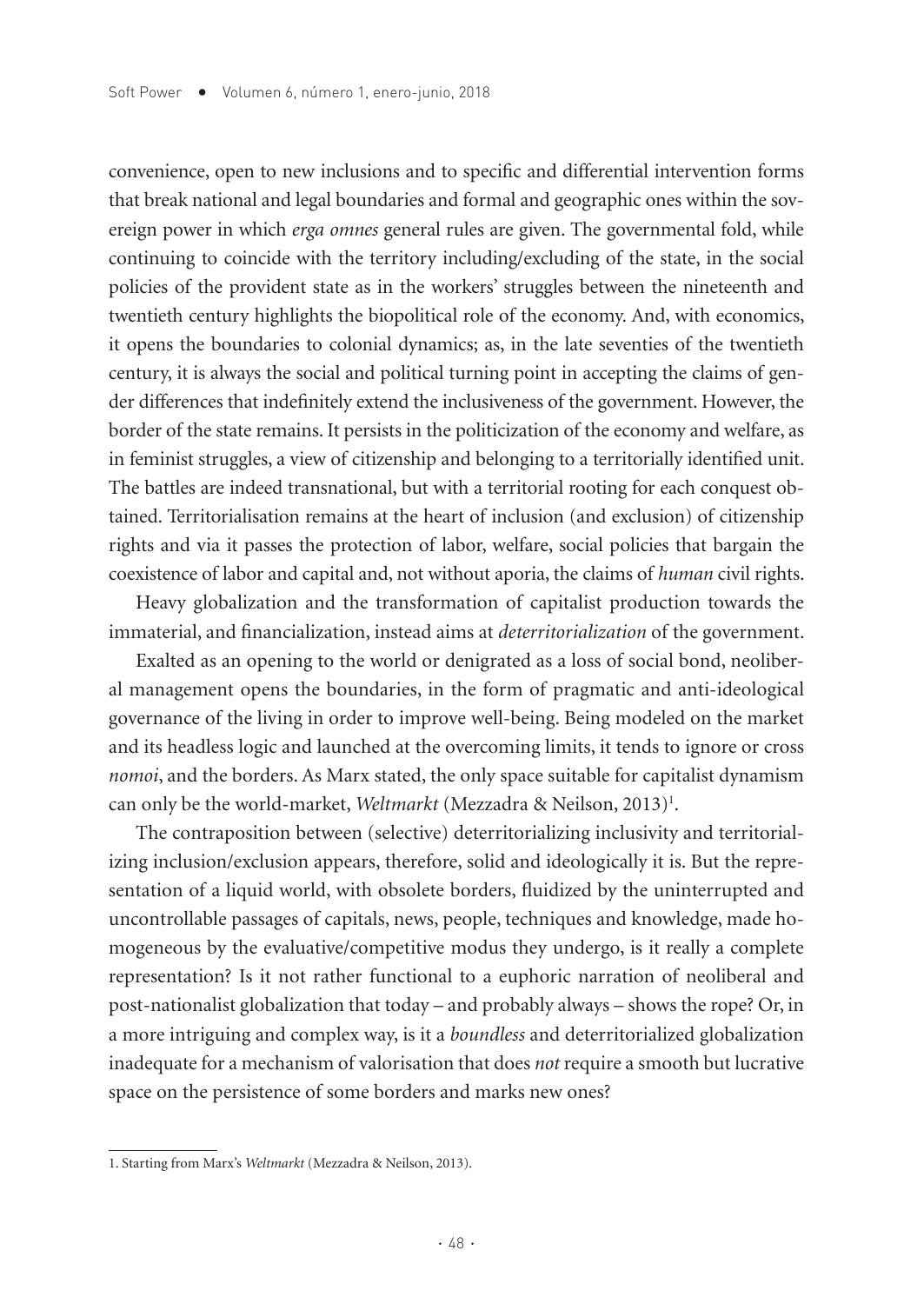Perhaps the boundary lines move and re-propose themselves.

In fact, the new organizational and logistical capitalism puts into effect the inequality of the capacities and positions of power that the different geopolitical territorial and institutional structures (often nationalist and authoritarian) preside over and develop. It is a difference that the same political territorial organizations manage in order to be functional in attracting capital, to offer itself as a differential segment, productive of increase in value.

The unlimited neoliberal inclusiveness provides for and blends in with the organized coordination for the purpose of valorization. Territorial spaces of inclusion/exclusion politically nationalist and however perched in defense of borders that can represent a relative advantage for the local population as they offer opportunities for work and profit that would otherwise be non-existent. Some territories/states are therefore governed on the basis of an internal hierarchical selection that differentiates the juridical organization of sections and regions of the national space, to make them more competitive in the selection made by corporations: they are what Ong (2006) calls the *zonal sovereignties*, totally infra-governmental, internal to governance and functional to the *modus capitalista.* The effects are of encroachment and *at the same time*, of confinement or, to use a term of Saskia Sassen, of hybrid assemblages (Tucci, 2013). The algorithms of the current capitalist management modulate and scan flows, impose filters, channel currents of people and information, but along the path of valorization they also produce re-territorialization, functional closed spaces, and productive ghettos or finalized to control and finally *bidonvilles* to collect and control marginals.

The spatial inclusiveness/exclusion profile with its set of identity themes and nationalist populisms, therefore, bends to the selective inclusiveness of neoliberal governmentality in a coexistence, from a logical point of view, incoherent but pragmatic and very resolved on the level of effectiveness.

Territorial powers that are ideologically dense in culture, and ethnic and local material knowledge, provide segments of valorization in competition with what other territories can offer. At the expense of any global coordination of the rights of those who work.

A technical, organizational trait bends and contaminates territorializations and their sovereign logic, generating opaque plots of populist nationalism of various kinds, from the one overdetermined by the *Weltmarkt*, to the reactive and fragile ones that punctuate the penitential time of the long crisis. Forms whose logic is different from the dominant one, but which do not constitute an otherwise.